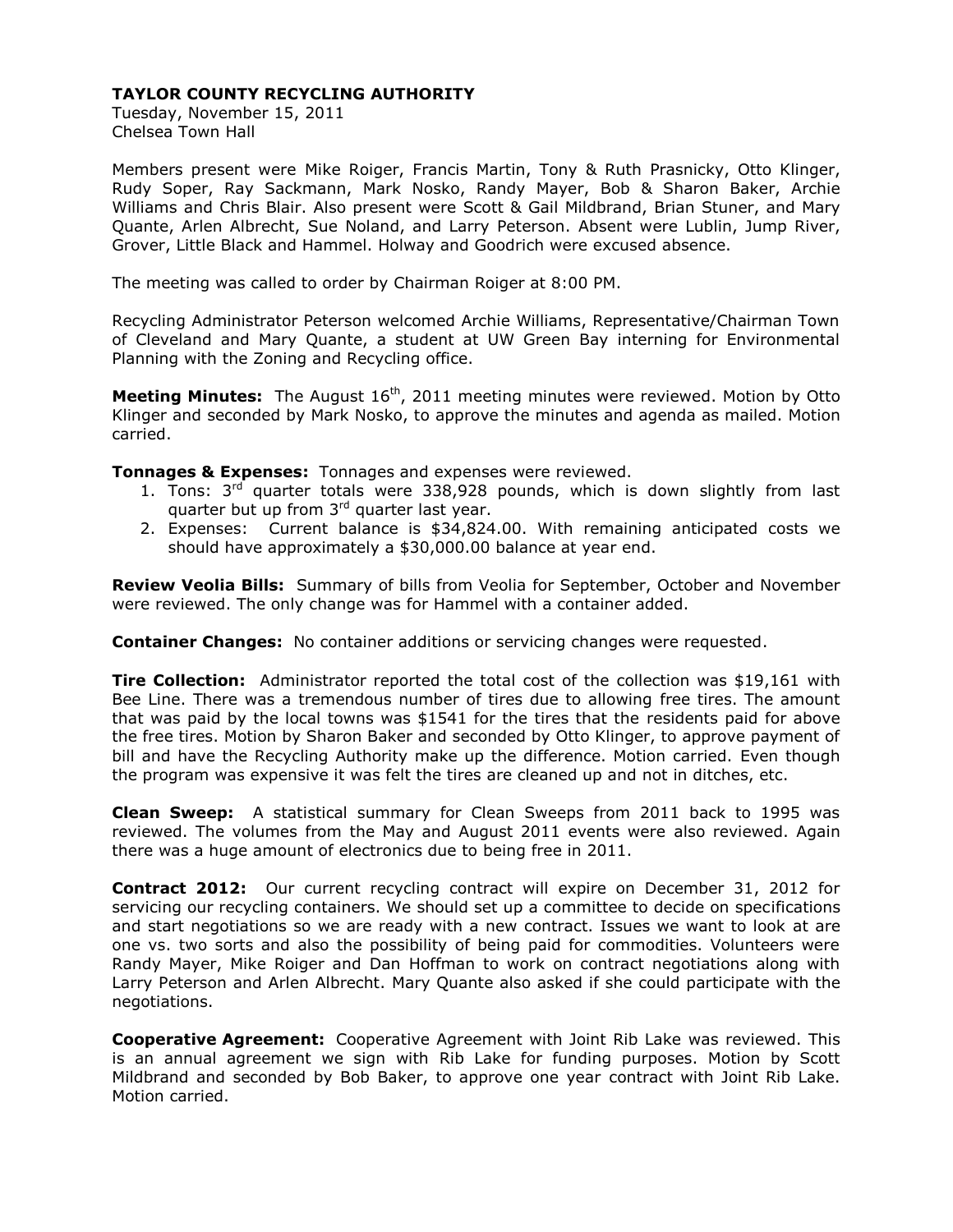**Recycling Brochures:** Recycling brochures and report cards were discussed. We went over any changes to be made for towns present. We will also slightly modify the sort policy. The brochures will be printed and distributed again with tax bills.

**Comments, Problems & Questions:** Arlen Albrecht gave an update on agriculture plastic. Also reported was scrap cannot be credited that is collected in 10 yard containers, 2012 grant application was submitted, and Arlen explained and showed pictures of how they recycle in Columbia.

The next meeting is scheduled for February 21, 2012 at Roosevelt/Lublin Town Hall. Motion to adjourn at 9:00 PM by Brian Stuner and seconded by Mark Nosko. Motion carried.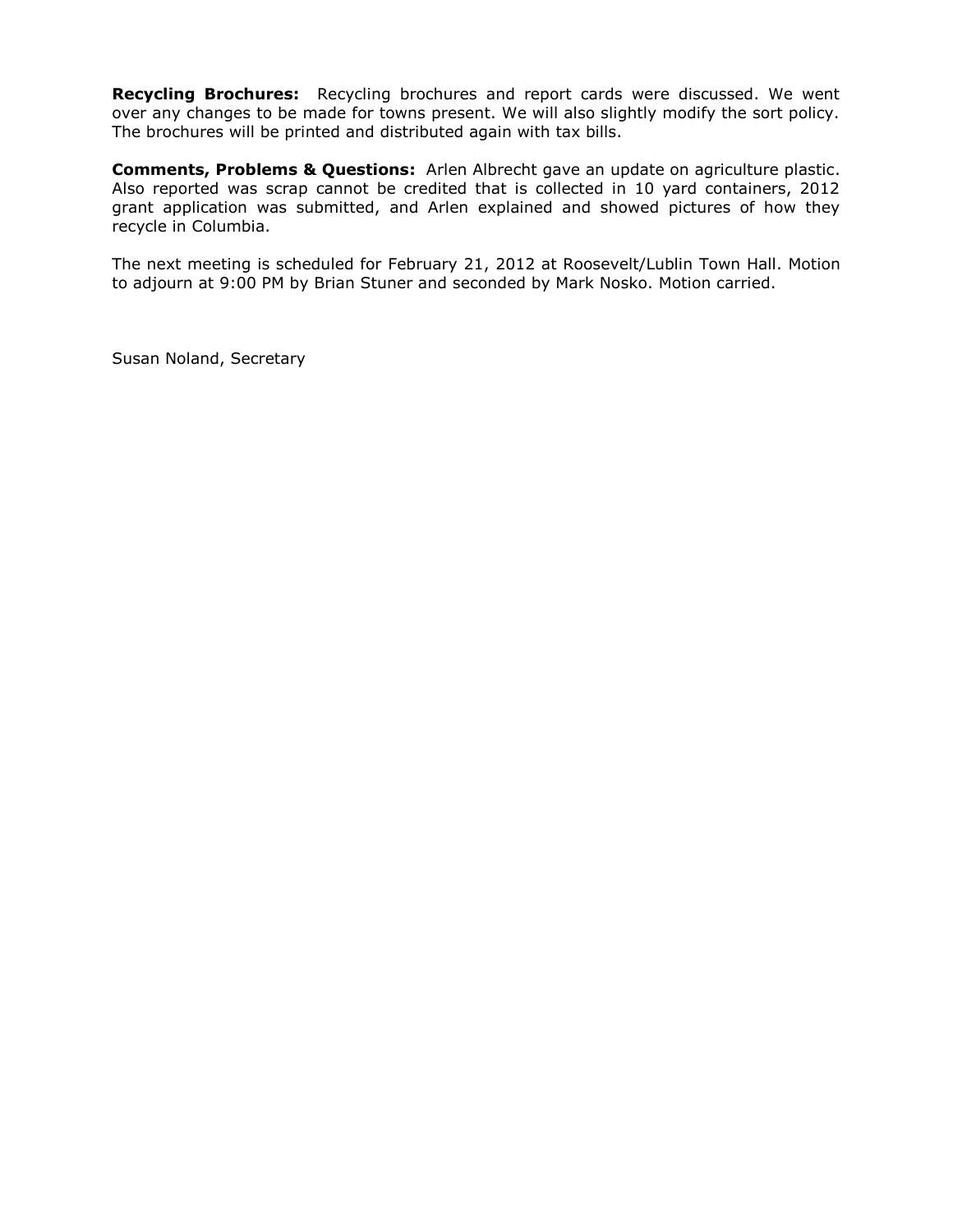Tuesday, August 16, 2011 McKinley Town Hall

Members present were Mike Roiger, Francis Martin, Tony & Ruth Prasnicky, Otto Klinger, Rudy Soper, Ray Sackmann, Rick & Jenny Nehls, Mark Nosko, Randy Mayer, Dennis Raasch and Chris Blair. Also present were Bob Hindal and Betty Ahlers, Arlen Albrecht, Sue Noland, and Larry Peterson. Absent were Lublin, Jump River, Cleveland, Grover, Ford and Hammel. Little Black was excused absence.

The meeting was called to order by Chairman Roiger at 8:00 PM.

**Meeting Minutes:** The May 17<sup>th</sup>, 2011 meeting minutes were reviewed. Motion by Mark Nosko and seconded by Francis Martin, to approve the minutes and agenda as mailed. Motion carried.

**Tonnages & Expenses:** Tonnages and expenses were reviewed.

- 1. Tons:  $2^{nd}$  quarter totals are up approximately 45,000 pounds. Great job towns!
- 2. Expenses: Current balance is \$61,464.00 with the grant dollars received. There are 4 more months of servicing and tire collection costs to be paid yet this year plus miscellaneous costs.

**Review Veolia Bills:** Summary of bills from Veolia for June, July and August were reviewed. All billings were correct.

**Container Changes:** Hammel requested that an additional container be added for comingled products. This request was put through to Veolia and they will add a container to Hammel site.

**Tire Collections to Date:** We are two/thirds done with collections. There is approximately 56 ton so far. The vendor also indicated that there are quite a few more tires at the sites when picked up than was reported from the towns. We will work out the billings later. It is anticipated that we will spend approximately \$10,000 on tires.

**Oil Filter Recycling:** The Town of Pershing is doing oil filter recycling on their own at Town Hall. It may not be feasible to do individually by town. The towns will have to decide individually if they want to provide the service to their citizens. The Recycling Authority will not administer this program.

**Consolidation of other RU's:** Consolidation with other Responsible Units was discussed. There were a few comments made about individual Responsible Units joining the County Responsible Unit. The consensus of the Recycling Authority was to leave our program as is unless it becomes advantageous to the Recycling Authority having other units join. Presently, there is no economic advantage for the Recycling Authority to do any consolidation.

**Recycling Funding:** Grants will continue with the 40% reduction. Starting in 2012, we can also apply for a consolidation grant for additional dollars. We are now eligible for the consolidation grant.

**Town of Cleveland Site Improvements:** The Town of Cleveland asked if they are still eligible for the \$1500 site improvement dollars. At the February  $11<sup>th</sup>$  Recycling Authority meeting, there was a motion to not allow payment. The motion still stands. The dollars had been available from August 2009 to December 2010.

**Clean Sweep:** Thursday, August 18 we will have a collection in Westboro and Maplehurst. Chemicals, electronics, appliances, etc. will be collected.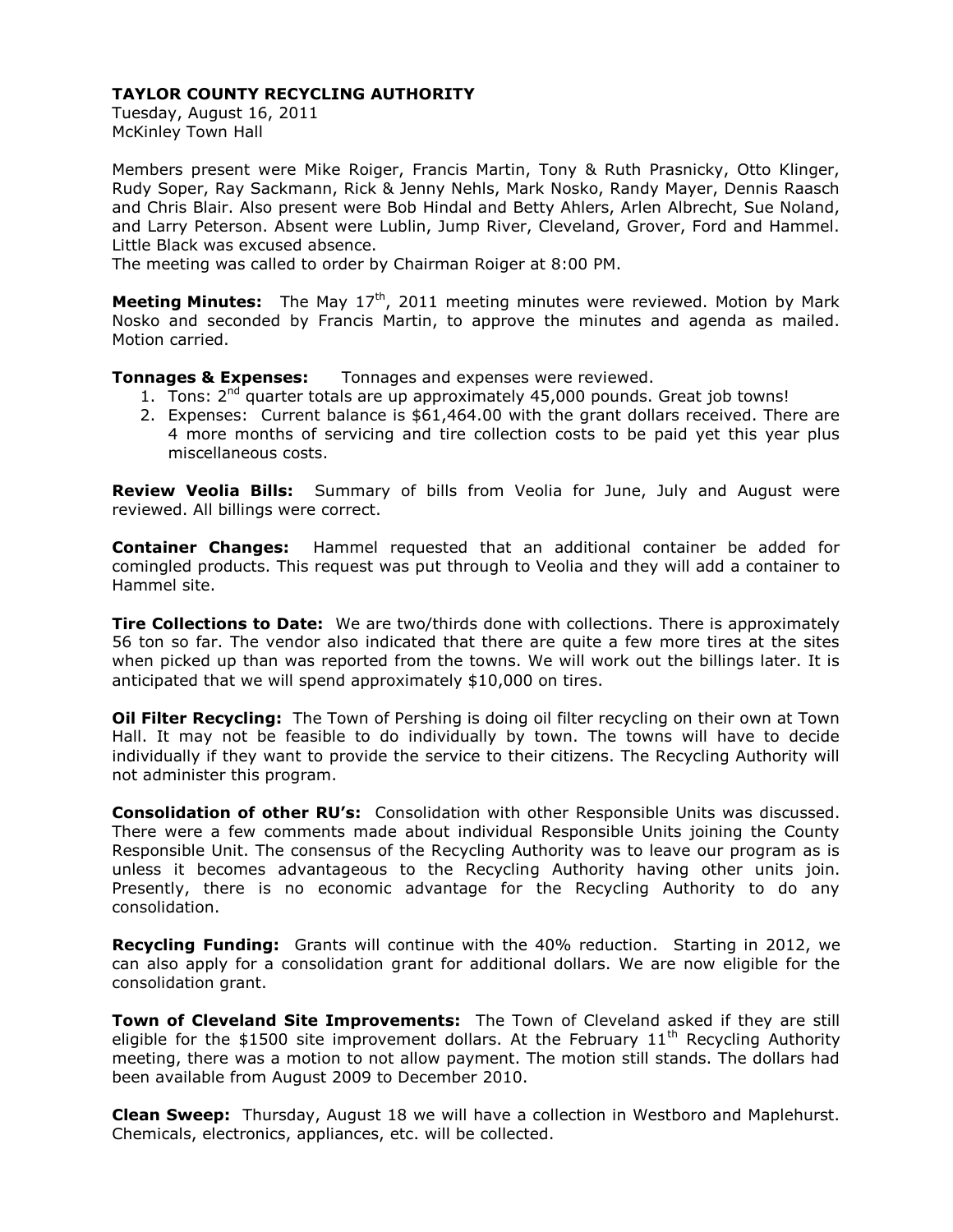**Ag Plastics:**Arlen Albrecht reported ag plastic grant was not approved by the UW Solid Waste Research Council. There is a farm in Taylor County that is doing the ag plastic cage on their own.

### **Comments, Problems & Questions:**

- 1. Handed out Recycling Fact Sheet. For info only.
- 2. Taylor County Solid Waste Department is sponsoring Timothy Wenk Magic of Recycling Program for K – grade 4 on September 26 & 27 in Taylor County Schools.

The next meeting is scheduled for November 15, 2011 at Chelsea Town Hall. Motion to adjourn at 9:05 PM by Mark Nosko and seconded by Rudy Soper. Motion carried.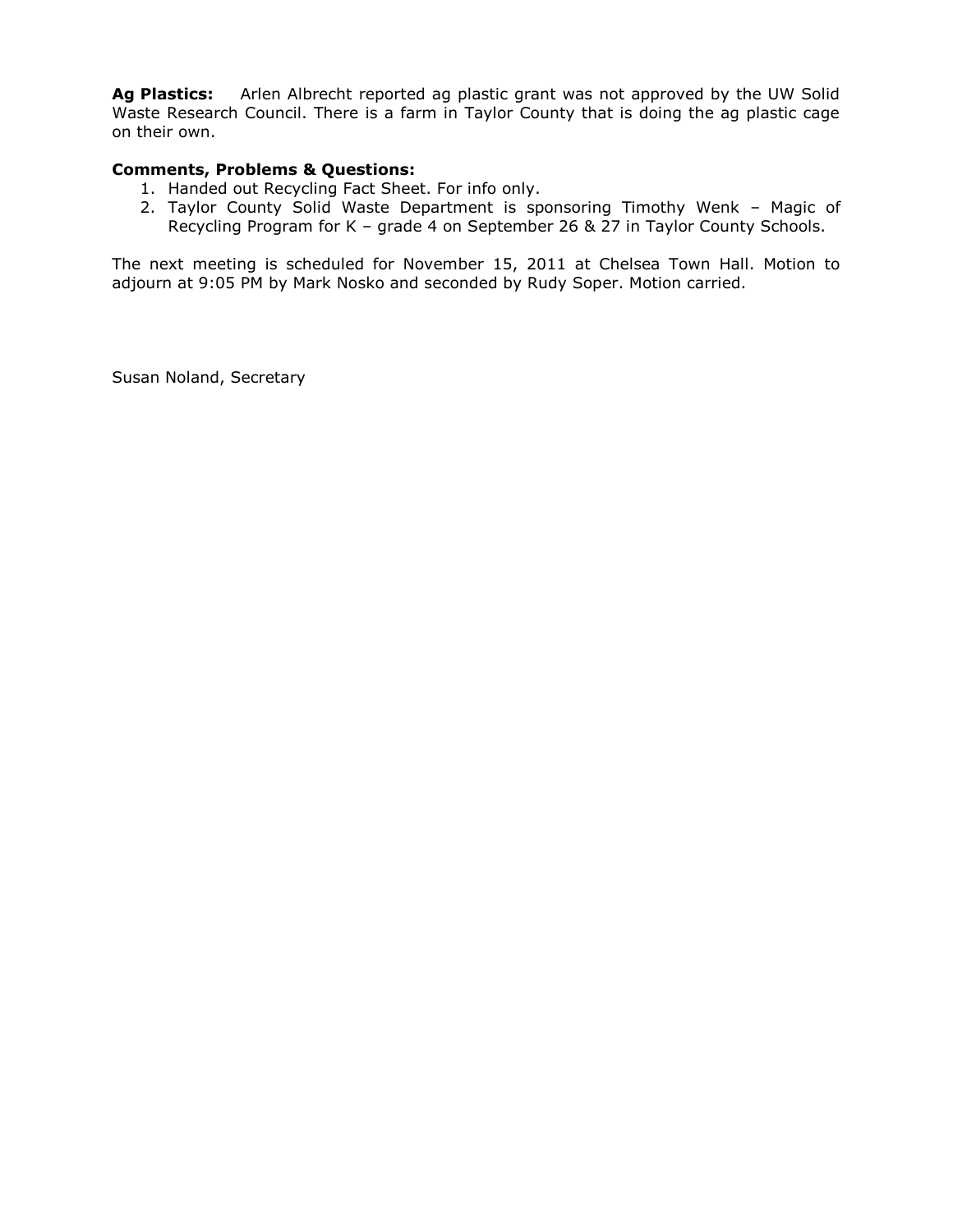Tuesday, May 17, 2011 Little Black Town Hall

Members present were Mike Roiger, Francis Martin, Tony & Ruth Prasnicky, Otto Klinger, Rudy Soper, Ray Sackmann, Rick & Jenny Nehls, Mark Nosko, Randy Mayer, Jason Malchow, Bob Baker, Dennis Raasch and Chris Blair. Also present were Scott Mildbrand, JoAnn Smith and Marion Nuernberger, Arlen Albrecht, Sue Noland, and Larry Peterson. Absent were Lublin, Jump River, Cleveland and Hammel. Dan Hoffman was excused absence. The meeting was called to order by Chairman Roiger at 8:00 PM.

**New Member Introductions:** New members introduced themselves and what town they represented.

**Elect Vice Chairman:** Ray Mallo was the previous Vice Chairman. Randy Mayer nominated Dan Hoffman for Vice Chairman, second by Rick Nehls. Motion by Mark Nosko to close nominations for Vice Chairman, seconded by Scott Mildbrand. Motion carried. Dan Hoffman was elected Vice Chairman.

**Meeting Minutes:** The February 15<sup>th</sup>, 2011 meeting minutes were reviewed. Motion by Francis Martin and seconded by Dennis Raasch, to approve the minutes as mailed. Motion carried.

**Agenda:** Motion by Scott Mildbrand and seconded by Jenny Nehls, to approve the agenda as mailed. Motion carried.

**Review Veolia Bills:** Summary for March, April and May were reviewed. Each monthly charge is \$2118.12 as there were no changes in number of containers or servicing frequency. It costs approximately \$25,000 for a year of services.

### **Tonnages & Expenses:** Tonnages and expenses were reviewed.

- 1. Tons: Total pounds at end of  $1<sup>st</sup>$  quarter were 246,046. Slightly down from last quarter.
- 2. Expenses: The current balance is \$28,360.00. Not reflected in balance is the Veolia and Rock Oil tour bus bill of \$550. New Grant dollars should be received in June.

**Reduction of Funds:** We have been notified that there will be a reduction of 40% for 2011 grant dollars. The grant dollars are split among Taylor County Recycling Authority (TCRA), City of Medford, and Joint Rib Lake. The TCRA should have approximately \$41,600 in new grant dollars for operating in 2011. The grants had been proposed to be totally cut for 2012 but there may be some changes to that proposal. The State may require the consolidation of Responsible Units to join together in order to receive grants.

### **Clean Sweep May 14 in Medford/Gilman:**

- Medford: There were 280 households through Hazardous Waste, five-30 Gallon barrels of pharmaceuticals, 1327 electronics were collected, 332 participants, 152 appliances with 83 participants.
- Gilman: There were 50 participants in Hazardous Waste, half-barrel of pharmaceuticals, 255 electronics were collected from 65 participants and 27 appliances from 22 participants.

**Free Electronics & Appliances:** Free electronics and appliances that were initially to be offered to Recycling Authority residents was discussed. It was felt due to dollar cuts that we would not allow free appliances, only the electronics were free to all.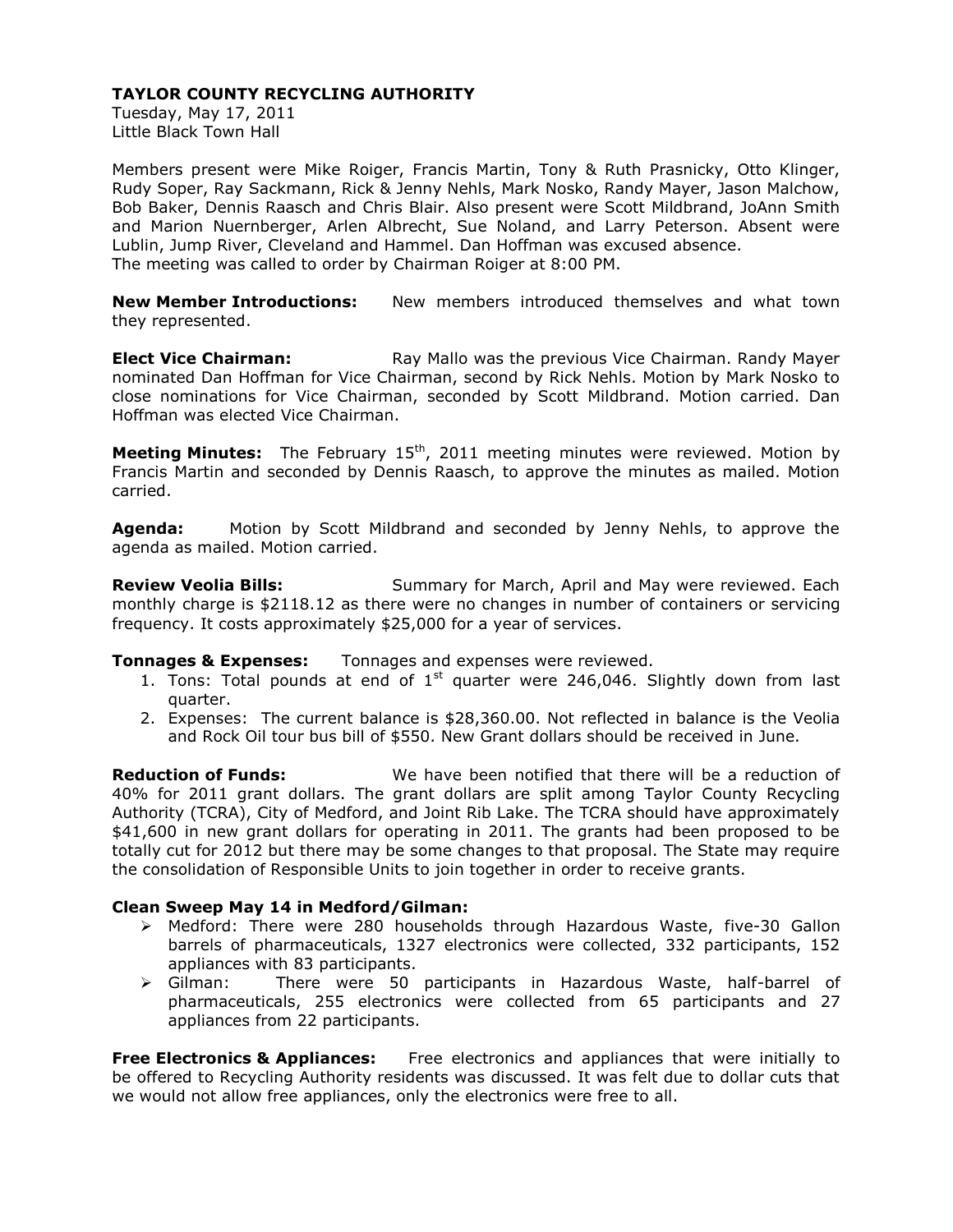**Tire Collections: Discussion on upcoming tire collection. Motion by Francis Martin** and seconded by Tony Prasnicky, to allow free the equivalent of 20 car tires, which equates to 20 car tires, 4 truck tires, 2 tractor tires. No rims will be allowed. Motion carried. Cost above the free tires would be \$1 car, \$5 truck and \$10 tractor. We will check with vendors to seek the most advantageous cost per ton. Last year the fee was \$125/ton. We will be contacting 2-3 potential vendors.

**Veolia Merf and Rock Oil Tour:** The tour of the Veolia merf in Plover and Rock Oil in Stratford was discussed. The tours were very interesting. There is approximately 80 tons of recyclables that is processed and shipped each day. A lot of hand labor is required to do the sorting of recyclables. Rock Oil does oil refining and oil filter recycling. They also offer for \$40 - \$50 to have a 55 gallon barrel at a town site for filters to be collected and then they are picked up for recycling. It was decided for members to discuss this at the town level and we will discuss again at the August meeting to see if anyone is interested.

**Container Changes:** Possible changes in containers or servicing frequency were discussed. No changes are required at this time.

**Promoting Recycling in Low Volume Municipalities:** We briefly discussed the promoting of recycling in low volume towns. Those municipalities have sent letters out to their residences and are already seeing some increases.

**Ag Plastics:**Arlen Albrecht reported a grant was applied for to assist with ag plastic recycling. The grant was not awarded to Taylor County but Arlen will be working on another grant in June. The Delmar and JoAnn Smith Farm has constructed, on their own, a cage to collect/recycle ag plastic. They will keep us updated on the project.

### **Comments, Problems & Questions:**

- 1. A town member asked what authority the town has about recyclables in garbage. Briefly discussed was the Recycling Ordinance.
- 2. Comparison was reviewed of cost/capita and pounds/capita for Taylor County Recycling Authority.

The next meeting is scheduled for August 16, 2011 to be hosted by McKinley/Jump River. Motion to adjourn at 9:10 PM by Dennis Raasch and seconded by Tony Prasnicky. Motion carried.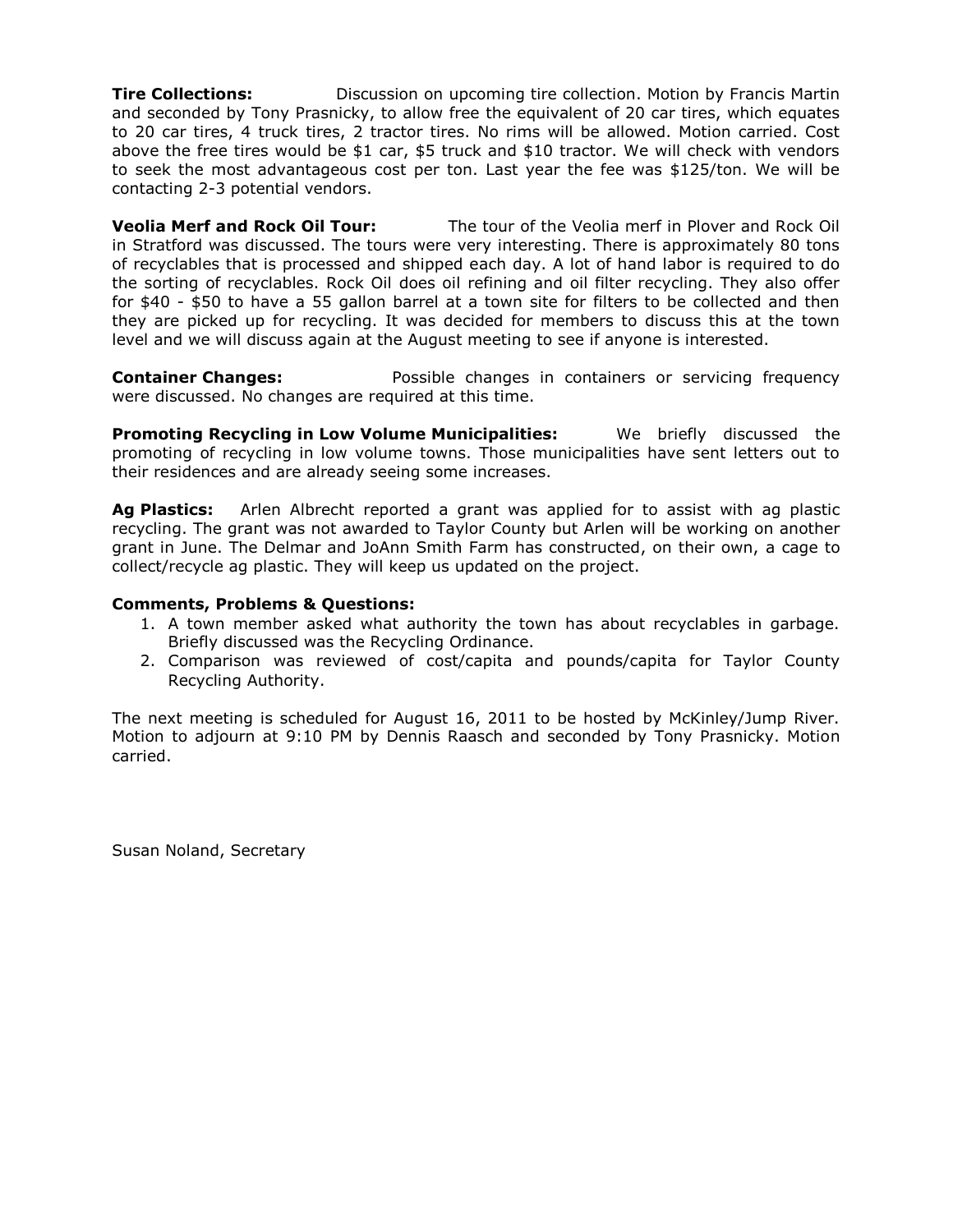Tuesday, February 15, 2011 Maplehurst Town Hall

Members present were Mike Roiger, Francis Martin, Tony Prasnicky, Harry Frosch, Otto Klinger, Rudy Soper, Ed Hamel, Ray Sackmann, Dan Hoffman, Rick Nehls, Mark Nosko and Randy Mayer. Also present were Scott Mildbrand and Walt Lang, Arlen Albrecht, Sue Noland, and Larry Peterson. Absent were Lublin, Grover, Jump River, Cleveland, Ford and Goodrich.

The meeting was called to order by Chairman Roiger at 8:00 PM.

**Meeting Minutes & Agenda:** The November 16<sup>th</sup>, 2010 meeting minutes were reviewed. Motion by Harry Frosch and seconded by Francis Martin, to approve the minutes as mailed and approve the agenda with no add-ons. Motion carried.

**Review Veolia Bills:** Summary for December, January and February were reviewed. There was a rate increase effective January  $1<sup>st</sup>$ . The current monthly charge now is \$2118.12. There has not been a rate increase for fuel charge at this time.

# **Year-End Tonnages & Expenses:** Tonnages and expenses were reviewed.

- 1. Tons: Year-end tonnages to date are  $1.057,161 \#$ . This is an all time high. Increased volumes may be due to accepting #3-7 plastic.
- 2. Expenses: The current Year-end balance for 2010 is \$79,358.24. Following is discussions for use of excess funds.

**Projected Costs for Clean Sweep & Tire Collection:** At the November 2010 meeting it was decided to use excess funds to pay for tires, appliances and electronics for Recycling Authority residents for 2011. It is expected we should be able to do this for approximately \$10,000.

**2010 Year-End Distribution:**Year-end distribution to towns was also discussed. A total of \$28,107 was discussed to distribute back to the towns (\$3.00/per capita). Motion by Otto Klinger and seconded by Rick Nehls, to approve to reimburse funds back to the towns. Motion carried.

**Site Improvements:** Town of Cleveland chain link fence site improvement project was discussed. Nothing has been submitted by Cleveland and project is likely not done. At the November meeting a motion was made to grant until 12-31-10 to get the project completed or no reimbursement. Motion by Ray Sackmann and seconded by Harry Frosch, to not pay. Motion carried.

**2011 Expenses to Date:** To date approximately \$4716 has been expended for January and February. New grant dollars won't be received until June. We will operate on carry-over dollars until new grant is received.

**#3-7 Plastics:** #3-7 plastics were discussed. It is possible volumes went up due to its acceptance. All has been going good.

**Veolia Merf Tour:** A tour of the Veolia merf in Plover was discussed. Also talked about stopping at Rock Oil as most of Taylor County's oil filters go to their refinery for recycling. Arlen reported bus costs of: \$550 Krug coach bus seating 47 or 42; \$425 School bus or BRI bus at \$300. The dates of March 22 or 23 will be checked with Veolia to see if a tour is possible. We will get date back to towns so they can let us know how many will be going.